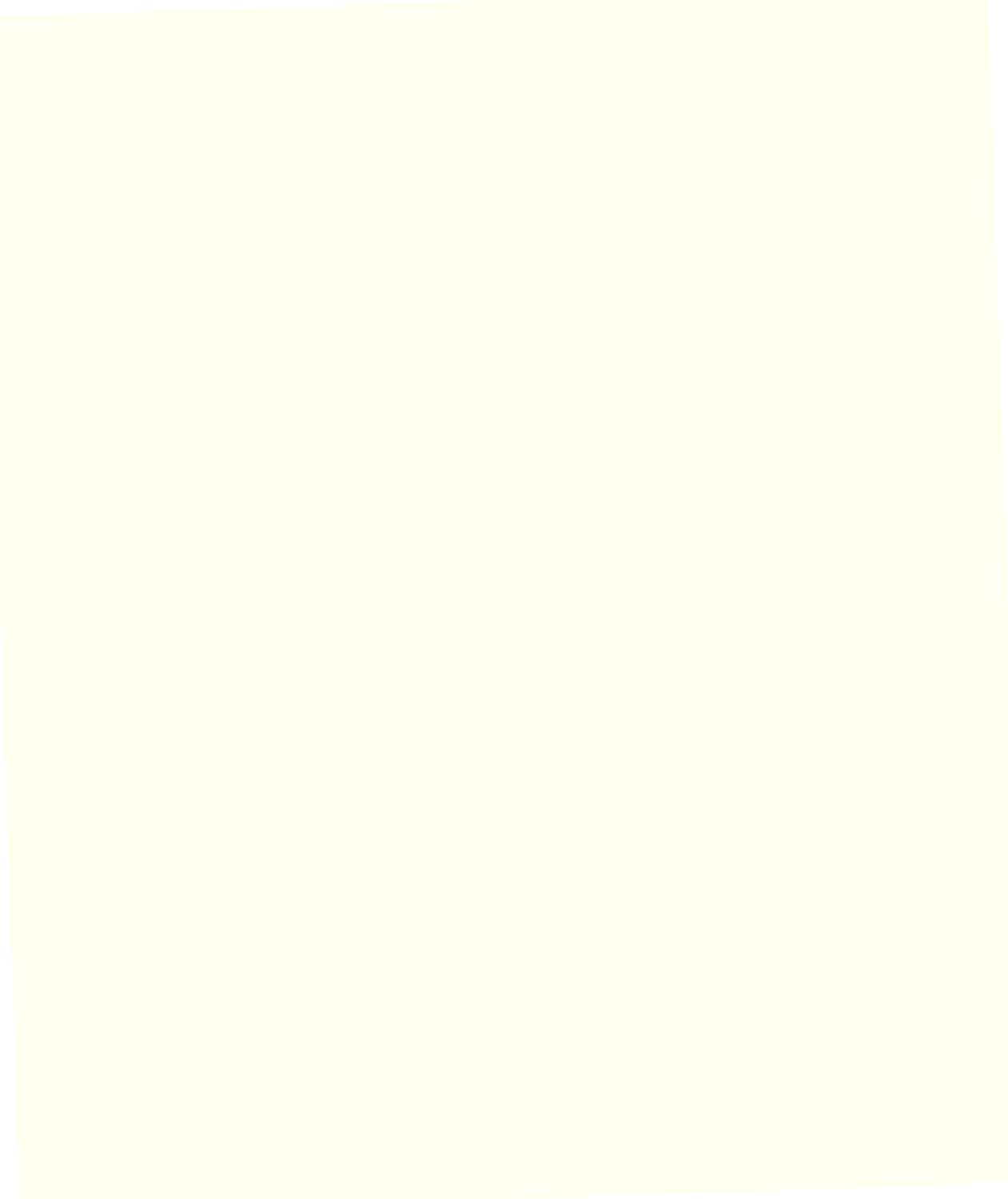# *An Assessment of Cawley's Introduction to his 1961 Edition of* Everyman

Jean-Paul Débax Université de Toulouse II - Le Mirail

As announced, my subject is "An Assessment of A. C. Cawley's Introduction to his 1961 edition of *Everyman*". This choice requires a double approach to the problems raised: the text of *Everyman* and, at the same time, Cawley's text, that is his analysis of the play. Following in the steps of the medieval preacher, I'll try to give my audience an inkling of what I intend to do by choosing an appropriate text for my sermon. I have chosen the Latin saw, *Quis bene amat, bene castigat*, meaning by that that I appreciate Cawley's very sensible analysis, which deals with important points, and often provides suggestive solutions. In places, it raises interesting points which constitute a welcome departure from most previous criticism.

My choice of such an indirect approach to *Everyman* was dictated to me by the particular circumstances which have brought us together today. Indeed it would have been a rash and unprofitable, even slightly unpalatable undertaking, to proceed either to a massive encomium or a general debunking of Cawley's introduction in the sole company of colleagues, all of them experts in the field, and much more learned than I! But it may be of use for our younger auditors to have some of Cawley's choices and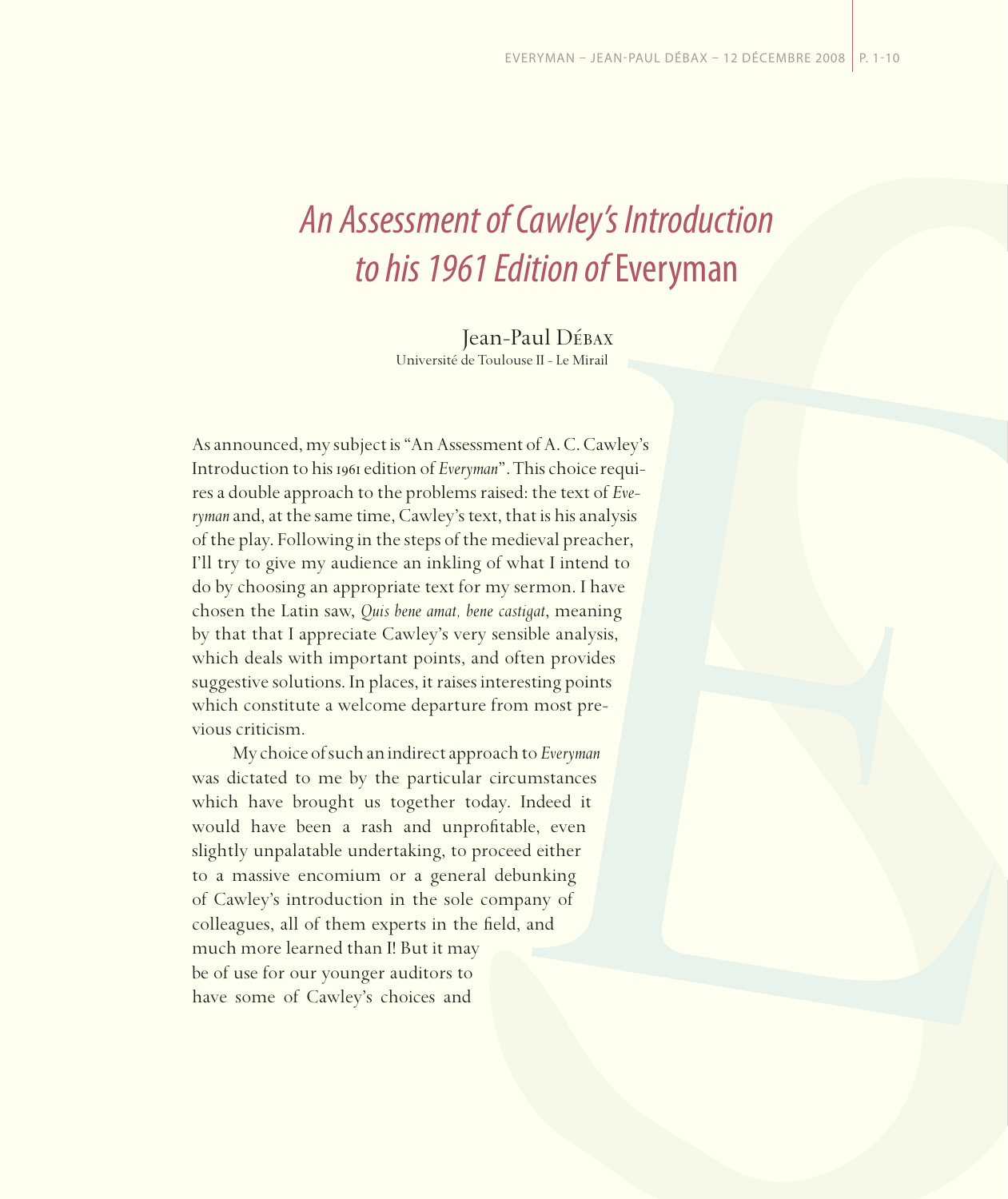statements clarified and justified, sometimes also criticized, and all the more so because this important text has been by-passed as the set edition for Agrégation candidates. Candidates will naturally wish to consult it, but they must realize that this introduction is, like any other critical text, situated in a critical history and context on which it is dependent, even though it sometimes departs from that context to reach a most welcome originality, an intellectual attitude which is particularly recommended in the case of *Everyman*.

## Text and Context

*Everyman* has indeed no ordinary place in the history of English drama; four original printed texts are known, all belonging to the turn of the fifteenth century (one volume only being complete), which are kept in two different libraries (the British Library and the Bodleian). Nobody knows to what extent these books were known and read at the time, and whether the dialogue was ever staged as a play. Reprinted for the first time in 1773, the play became a nineteenth-century hit in the wake of the Romantic movement, and the Victorian aesthetic and sentimental nostalgia for Gothic art and literature, as the example and symbol of an otherwise little known, if not ignored, English dramatic tradition. Almost at the same time, it was discovered that it was not an English play, but the translation of a Dutch original, a piece of information which is taken for granted as early as 1909, as appears in the introduction (due to "E. R.", i.e., Ernest Rhys) to volume 381 of Everyman's Library, entitled *Everyman with Other Interludes, Including Eight Miracle Plays*: "The Dutch *Everyman—Elckerlijk* was in all probability the original of the English." Surprisingly, in his introduction to a revised edition of the same volume dated 1956, A. C. Cawley is silent about the Dutch origin of *Everyman*, but in his 1961 edition for the Manchester University Press, the same Cawley concludes (regarding the priority of *Elckerlijk*) that the "only arguments which have not been turned inside out are ones based on factual"—meaning textual—"evidence" and so concludes on the priority of *Elckerlijk*. That is also my

<sup>.</sup> E[rnest] R[hys], ed., *Everyman with Other Interludes, Including Eight Miracle Plays*, Everyman's Library, vol. 381 (London: Dent, 1909), p. xviii.

<sup>2.</sup> A. C. Cawley, ed., *Everyman* (Manchester: Manchester University Press, 1961), p. xi; references to this edition, which is also used for citations from the play, are henceforth included within parentheses in my text.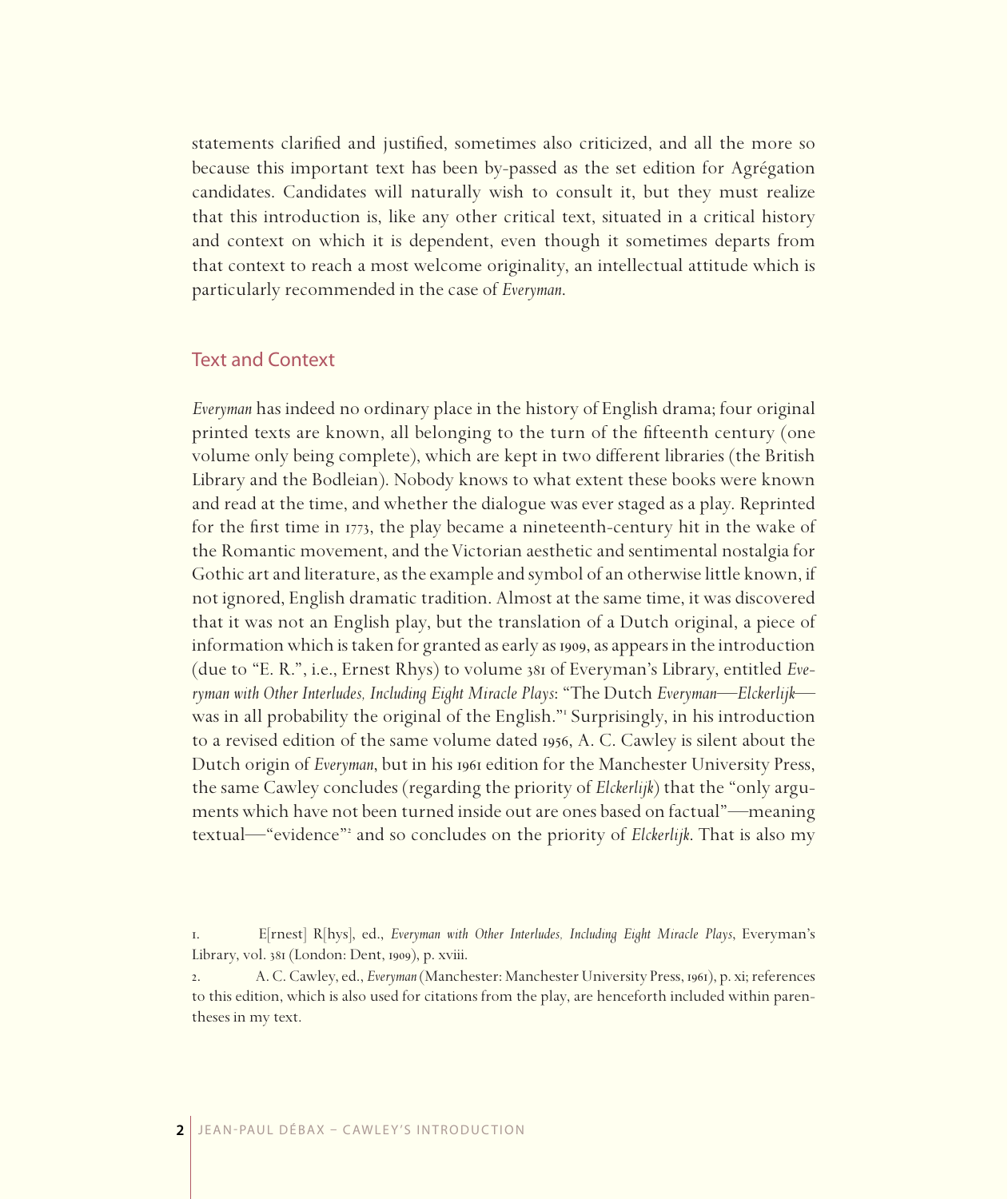conclusion, and henceforth, when discussing content and dramatic technique, I'll refer to the two texts together as *Elckerlijk-Everyman.*

In fact, this solution to the question of priority is more central than it looks, and it is to be regretted that Cawley didn't draw all the possible conclusions, limiting his remarks as he did to points of detail and the identity of possible translators. It is disappointing to find that in a paragraph on « literary influences and analogues », he transcribes the traditional view of the filiation between the mysteries and the Easter tropes, and Owst's obsolete proposition that the "morality" is "a dramatic development of the sermon":

> It is now accepted by most scholars that the medieval moral plays are a dramatic development of the sermon, just as the New Testament plays of the Corpus Christi cycle are derived from an embellishment of the Easter liturgy and the Old Testament plays from the *lectiones* or scriptural readings appointed to be read at divine service. The moral play, it will be seen, complements the biblical play in much the same way as the sermon complements the other offices of Christian worship. (Cawley, pp. xiii-xiv)

If we accept as evident that *Everyman* is a translation from the Dutch, then we'll have to inquire into the Dutch, not the English, dramatic (and not "literary") tradition, and conditions of performance. Two main points seem to me of paramount importance: to begin with, at the turn of the century, the Low Countries were a land of prosperous cities and the home of prosperous merchants, particularly those involved in the Staple network (the commerce of wool and woven materials). As wealthy societies always pride themselves on their artistic achievements, and vie with one another for cultural pre-eminence, these cities spent an enormous amount of money on poetry and music festivals and other *ébattements*, and particularly on dramatic competitions, called "*Landjuweels*". The competitors were literary societies, or local academies of poetry, called "*Rederyker Kamers*" (Chambers of Rhetoric), and the plays submitted, the "*Spelen van Sinne*" (plays with a theme, or plays with a meaning). The subjects dealt with were not left to the authors' decision, but had to conform to a theme chosen by the municipal authorities. The theme for the 1539 Ghent *Landjuweel*, "What would a dying man put his faith in?", is a question *Elckerlijck-Everyman* seems to answer. But let's not allow our fancy to wander gratuitously! We know that *Elckerlijk* was written for an Antwerp *Landjuweel*, and got a prize there, with honours (*cum palma*), but the date remains unknown. The splendid and celebrated 1496 Antwerp festival would be a tempting choice, but the theme chosen that year, "What was the greatest miracle which God wrought for the saving of Mankind?", would scarcely fit the content of our play. And none of the three plots which have come down to us strikes one as a summary of *Elckerlijk* ("The taking on of human nature", "The shedding of Jesus' blood", "The making of peace between Father and Man").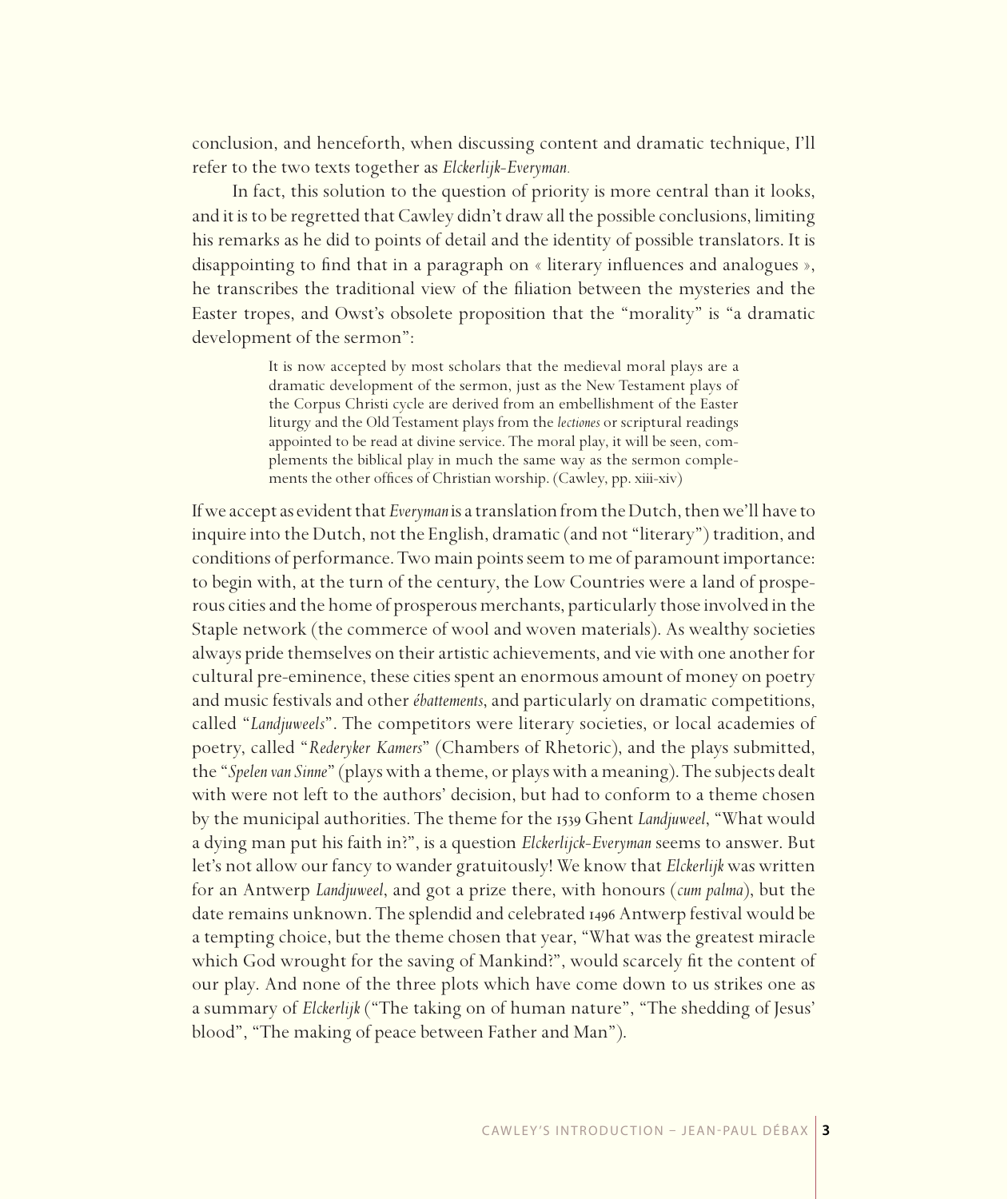As for the time of the year in which those festivals were held, we have evidence from a later occasion (*c.* 1560) that they lasted at least a fortnight, and they took place in the course of August—which seems to be a natural choice in a northern climate. We may imagine that the same period was chosen some sixty or seventy years earlier. In the light of these data, Cawley's calling *Everyman* (I would say *Elckerlijk-Everyman*) "a lenten penitential play" (p. xxiii) sounds particularly inappropriate: "penitential" refers to the episode of contrition and confession, which is present in practically all "moral plays", and so not particularly characteristic of the present one; "lenten" is acceptable if it refers to the generally serious and even sombre tone, but erroneous as regards the actual season in which the play was performed. It is also difficult to see why Cawley introduces at this point the well known, or shall we say hackneyed, medieval theme of the "Four Last Things", which is far from typical of *Elckerlijk-Everyman*.

The second point I would like to comment on is the religious situation in the Low Countries at the end of the fifteenth century and beginning of the sixteenth. The different Princes having authority over that land (Charles V, after 1515) had to ward off violent anti-Catholic attacks. The Societies (*Kamers* and others) were often in conflict with the royal and Church authorities. Whereas the farces or the romantic plays aroused no opposition, the serious moral allegories, which sometimes contained satirical attacks on churchmen and the abuses of the Church, did. So, the "*factors*" (the dramatists belonging to the *Kamers*) had to take sides, and their plays often went beyond fulfilling a normal duty of edification to adopt a polemic attitude.

*Elckerkijk-Everyman* speaks in favour of the Catholic side. Hence, the emphasis on the importance of priests in the control of morals, and in the administration of the sacraments:

> Go to Presthode, I you aduyse, And receyue of hym in ony wyse The holy sacrament and oyntement togyder.  $(707-10)$

There is no Emperour, Kynge, Duke, ne Baron, That of God hath commycyon As hath the leest prest in the worlde beynge; For of the blessyd sacramentes pure and benygne He bereth the keyes, and therof hath the cure For mannes redempcyon  $\ldots$  (713-18)

For preesthode excedeth all other thynge: To vs holy scrypture they do teche, And conuerteth man fro synne, heuen to reche;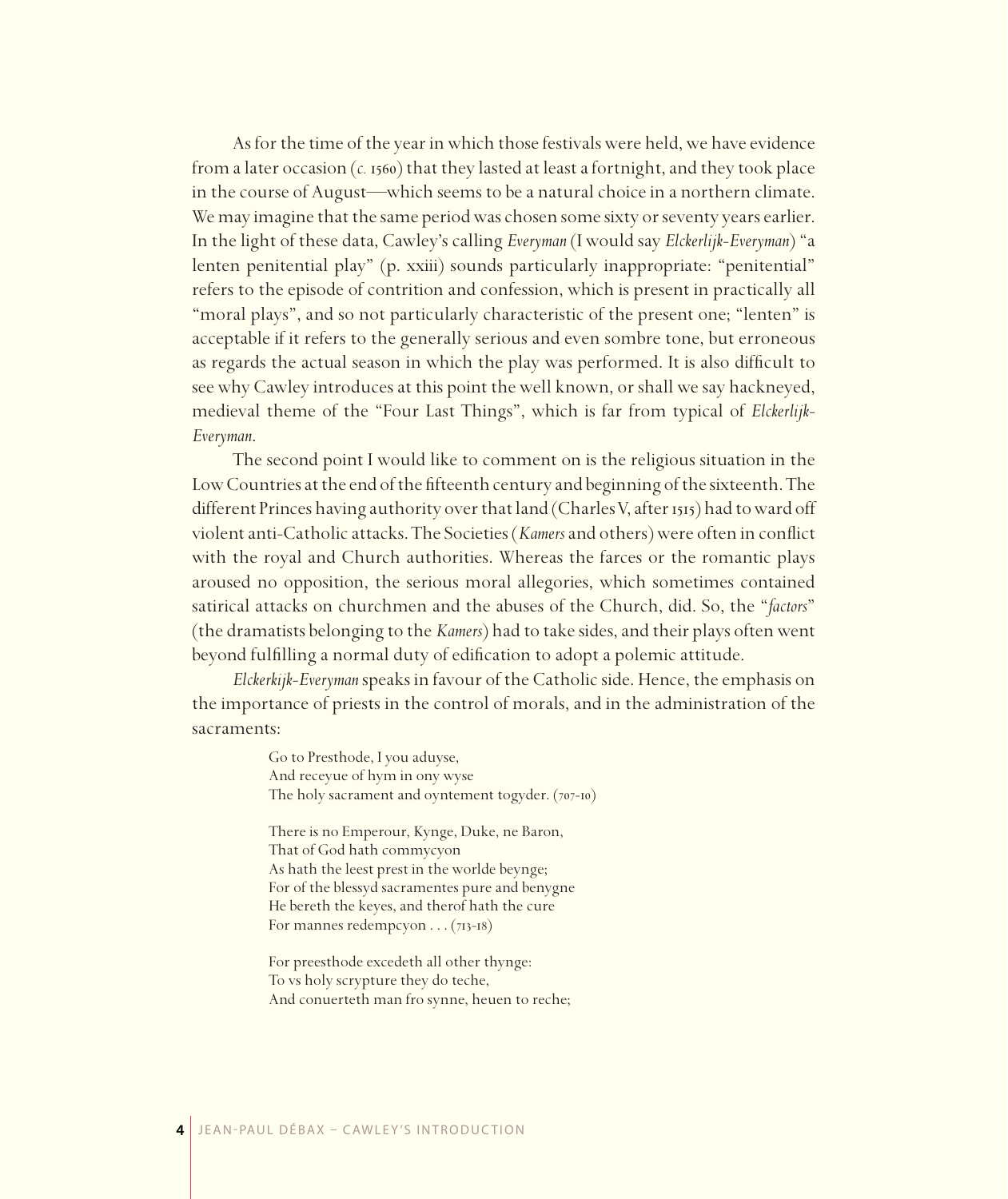God hath to them more power gyuen Than to ony aungell that is in heuen. With v. wordes he may consecrate, Goddes body in flesshe and blode to make, And handeleth his Maker bytwene his handes. The preest byndeth and vnbyndeth all bandes, Bothe in erthe and in heuen. Thou mynystres all the sacramentes seuen; Though we kysse thy fete, thou were worthy. Thou art surgyon that cureth synne deedly; No remedy we fynde ynder God But all onely preesthode. Eueryman, God gaue preest that dygnyte, And setteth them in his stede amonge vs to be; Thus be they above aungelles in degree.  $(732-49)$ 

Elckerlijk-Everyman even broaches the point of unworthy priests-a moot point in those days—only skilfully to conclude by words of prudent conformism: I trust to God no suche [i.e., bad priests] may we fynde; Therefore let vs preesthode honour, And folowe theyr doctryne for our soules socoure. We be theyr shepe, and they shepeherdes be.  $\ldots$  (764-68) Similarly, the text expresses a total faith in the efficacy of the sacraments: Here in this transvtory lyfe, for the and me, The blessed sacramentes vii. there be: Baptym, confyrmacyon, with preesthode good,

And the sacrament of Goddes precyous flesshe & blod, Maryage, the holy extreme vnccyon, and penaunce. These seuen be good to haue in remembraunce, Gracyous sacramentes of hye devynyte. (721-27)

These passages in direct address, which do not really belong to the dialogue of the play and sound rather like a lesson for the spectators' benefit, appear as more circumstantial than necessary to the logic of the argument, and motivated by the desire to mount a Catholic counter-offensive to Protestant attacks.

### **Rhetorical Devices**

In order to make such a response efficacious, *Elckerlijk-Everyman* uses the rhetorical devices at the disposal of professional rhetoricians. A point to be made: convince the spectators that one had to be ready at any given minute of one's life to face the requirements of the Last Judgement. How can one be convincing? You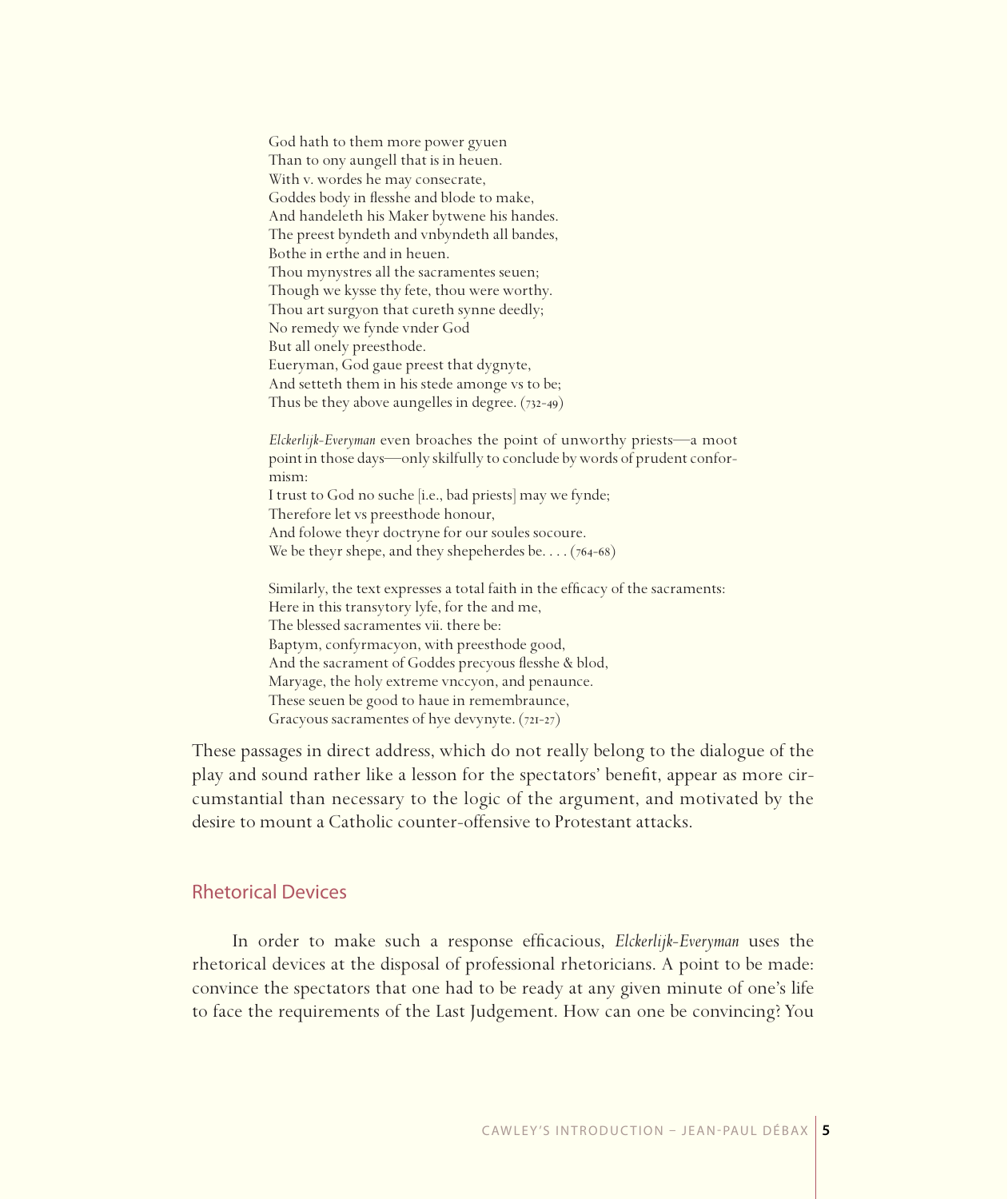probably remember what Menenius in *Coriolanus* does when he wants to convince the citizens of Rome of the necessity of magistrates and leaders at the head of a city. Instead of answering one by one their objections and accusations, he says, "I shall tell you / A pretty tale".<sup>3</sup> And he uses the parable of the members of the body that rebelled against the belly. The "pretty tale" told in *Elckerlijk-Everyman* is the parable of the unfaithful friends. The difference is that the story of Menenius is a sort of inset (or tale within), embedded in a historical or chronological fabula (in dramatic form). In *Elckerlijk-Everyman*, the embedded story becomes the be-all and end-all of the play. Here is Cawley's treatment of the point:

> The story element in Everyman is ultimately derived from the Faithful Friend tale, the earliest version of which is found in Barlaam and Josaphat, a collection of christianized oriental tales much used as a source-book by the medieval preacher in search of *exempla.* (p. xviii)

Yet contrary to what Cawley suggests, there is no "story element": the story is at the same time what it is meant to express, since the matter expressed cannot be a narrative, as it is already an artefact or abstract construction, the Christian story of the destiny of the soul.

But what is expressed by the tale of the Faithful Friends? Cawley calls it "an allegorical representation of Everyman's rapid spiritual growth and development" (p. xx). It certainly is allegorical, and was perceived as such even in its popular versions, essentially because of its traditional character. This allegorical nature is made explicit, for instance, in the *Tale of the Three Priests of Peblis*:

> The first frind is bot gude penny and pelfe [i.e., property] That many man lufis better than himself  $\dots$  (1263-64) The secund freind, lat se, quhome we call Bot wyfe and barne  $\ldots$  (1285-6) This third freind quhom wil we cal, let sie, Nocht ellis bot Almosdeid [i.e., almsdeed]. (1307-08)<sup>4</sup>

But, where is that "spiritual growth" referred to in Cawley's introduction? Everyman is stunned by Death's message—"This blynde mater troubleth my wytte"  $(i\omega)$ —and, in total panic, he starts looking for comfort from his "friends". The episode ends in black despair: "O, to whome shall I make my mone . . . ?" (463). Cawley's

<sup>.</sup> William Shakespeare, *Coriolanus*, ed. R. Brian Parker, The Oxford Shakespeare (Oxford: Clarendon Press, 1994), I.i.88-89.

<sup>.</sup> Davis Laing, ed., *Early Popular Poetry of Scotland and the Northern Border*, vols., rev. ed. W. C. Hazlitt (London, 1895), vol. 1, pp. 165-67.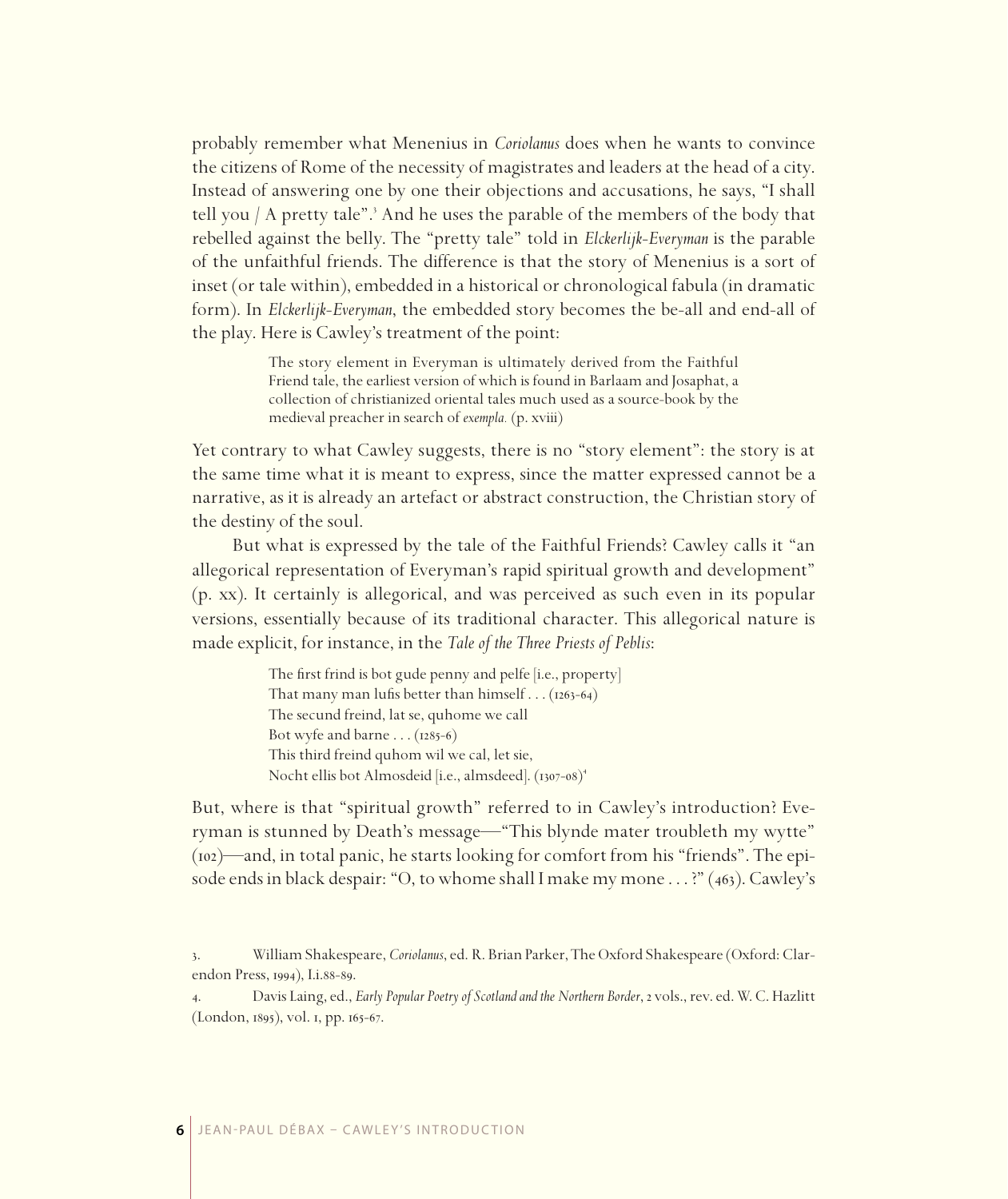interpretation is not correct—who has ever witnessed the spiritual growth of an allegorical figure?—and it also smacks of an unpleasant psychological bias.

Now, to return to Everyman's behaviour, there is no growth in the course of his monologue  $(463-85)$ , but a sudden illumination, revealed by this rhetorical suggestion (which I would describe as somewhat "phoney" (in French "telephone"!)—"I thynke that I shall neuer spede, / Tyll that I go to my Good Dede" (480-81)—underlined by the rhetorical repetition at the preceding line of the initial question: "Of whom shall I now counseyll take?"  $(479)$ . This illumination is called in Catholic terms, the manifestation of God's Grace. In the same Catholic terms, it also means that Everyman is saved. Yes, he is saved half-way through the play! What's going to happen then? This is when a splendid rhetorical invention intervenes: the story of the False Friends usually stages three characters (as is the case in the Barlaam and Josaphat story): two false and one true. In *Elckerlijk-Everyman*, only the pattern is used, and what is more, extended. After those brief encounters and pathetic partings, which illustrate the panic of unregenerated man, other encounters (and partings) show at once the pathos of the man who knows he is mortal and the serenity of him who is in a "state of grace": "O, all thynge fayleth, saue God alone"  $(84I)$ .

Numerous disquisitions have been written on the meaning of the second batch of "friends": they are usually seen as gifts or natural attributes of man. Cawley mentions that Strength is already present in the *Pride of Life*, the oldest English "Morality" (and is Sanitas—Good Health—so different from Beauty, who also appears in the *Pride of Life*?), but few are the studies of their status, roles and relationships with the human hero.<sup>5</sup> Comparing two other « friends », Good Deeds and Knowledge, Cawley writes: "hardly less important than Good Deeds is her Sister Knowledge" (p. xxi). I really don't see why Knowledge should be less important than Good Deeds, and in what respect, but I do know that they have different relationships with Everyman. How can one state that Knowldge is the less important of the two, when she is given, on her first entrance, the most central (and famous) words in the play, which constitute Knowledge's self introduction?

> Everyman, I wyll go wyth the and be thy gyde, In thy moost nede to go by thy syde.  $(522-23)$

This promise, which is repeated some 300 lines later—"Nay, yet I wyll not from hens departe / Tyll I se where ye shall be-come" (862-63)—is an echo of Good Deeds'

<sup>5.</sup> See also Strength and Beauty in *Orologium Sapientiae*, *The Book of the Craft of Dying* (1490), ed., F. Comper (London, 1917), p. 109.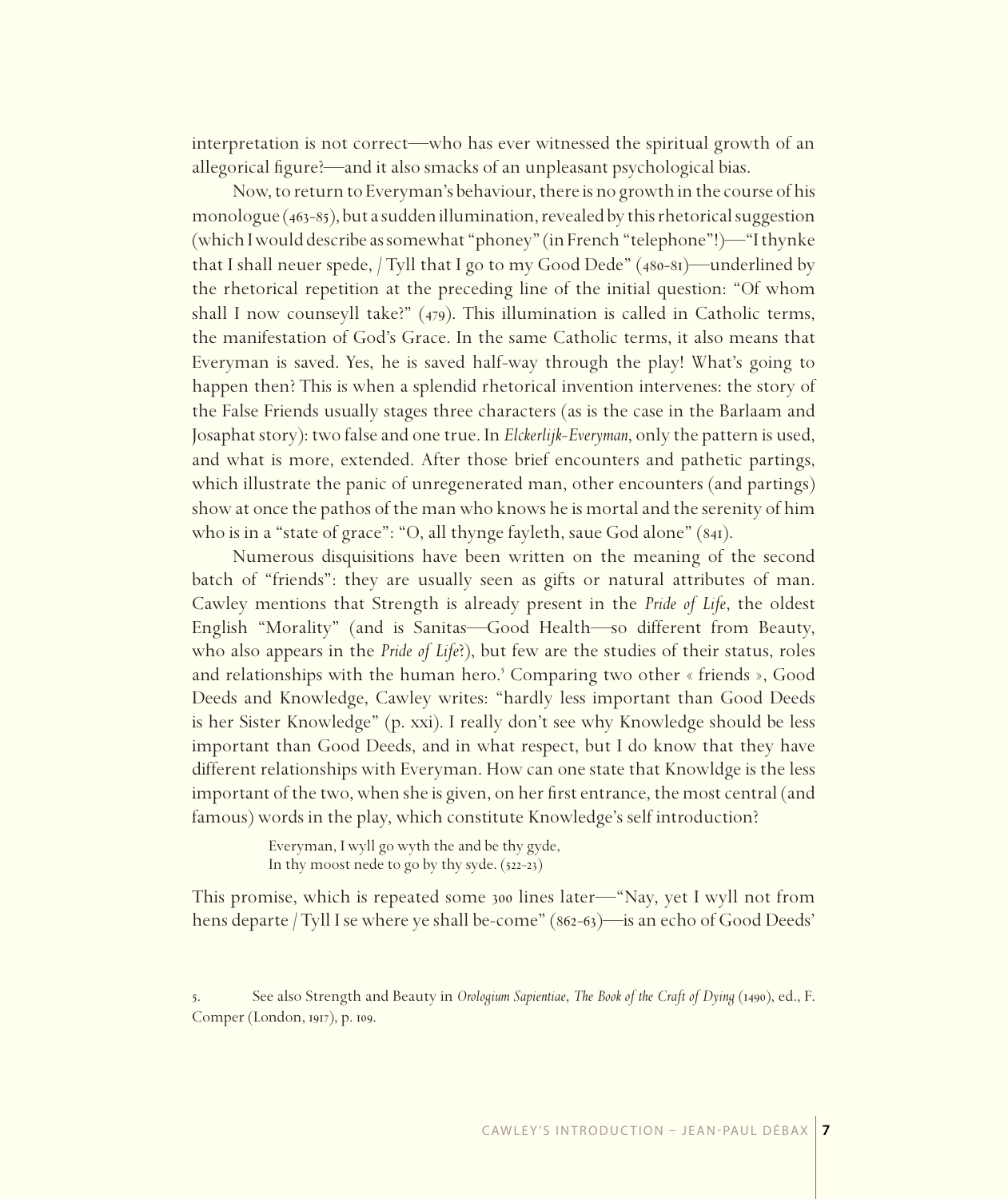words: "I wyll not forsake the in dede; /Thou shalte fynde me a good frende at need"  $(s_{53-54})$ . Their fidelity towards Everyman is the same, but manifests itself in different ways. Knowledge is the counsellor, as described by Good Deeds:

> I haue a syster that shall with you also, Called Knowlege, whiche shall with you abyde, To helpe you to make that dredefull rekenynge.  $(s_{19-21})$ Good Deeds is more intimately related to Everyman's body and soul, since she will remain with him in the grave: "All fleeth save Good Dedes, and that am  $\Gamma$ " (873).

### Time and Theology

When one considers Everyman's successive meetings with his "friends", that is, with his allegorical friends, only stage time, or performance time, is concerned; no represented time is implied. The meaning is that Everyman relies on the company of Fellowship or his cousin to help him live his life—that he revels in his money, beauty, etc., in this world, in total forgetfulness of his status as *man*, one of God's creatures, with another-worldly destiny, whether happy or unhappy. When Death delivers the message, "A rekenynge [God] wyll nedes have / Without ony lenger respyte" (99-100)—he does not mean, "you are going to die *now*, this next minute", but rather, "Man, you are mortal, and your moral situation must be settled at once, because to-morrow it might be too late", as is illustrated elsewhere by the parable of the foolish virgins.<sup>6</sup> So, Cawley's statement that "*Everyman* is a dramatic and allegorical presentation of the medieval Catholic doctrine concerning Holy Dying" (p. xx) is not really acceptable. The play is not the story of Everyman's death.

In connection with this subject, Cawley, like many other critics, mentions a very well known type of treatise, the *Ars Moriendi*, of which the most popular is Caxton's *Book of the Craft of Dying* (1490), possibly contemporary with our play. In that sort of literature the reference to death is misleading, and the *Ars moriendi* would be better named an *Ars vivendi et moriendi*. This is illustrated by the treatises which put the two words together in their titles; in 1522, for example, the following book was reported to be on sale in a Paris bookshop: *L'art et la science de bien vivre et de bien mourir.* The advice given in the treatise *Orologium Sapientiae* concerns life and not just the hour of death. Cawley himself quotes a passage from Caxton's *Book of the Craft of Dying* describing the five temptations a dying man has to face. The fifth temptation is "the

<sup>6.</sup> Matt. 25:1-13.

<sup>7.</sup> Cf. R. Chartier, "Les arts de mourir, 1450-1600", *Annales ESC* 31.1 (1976): 64.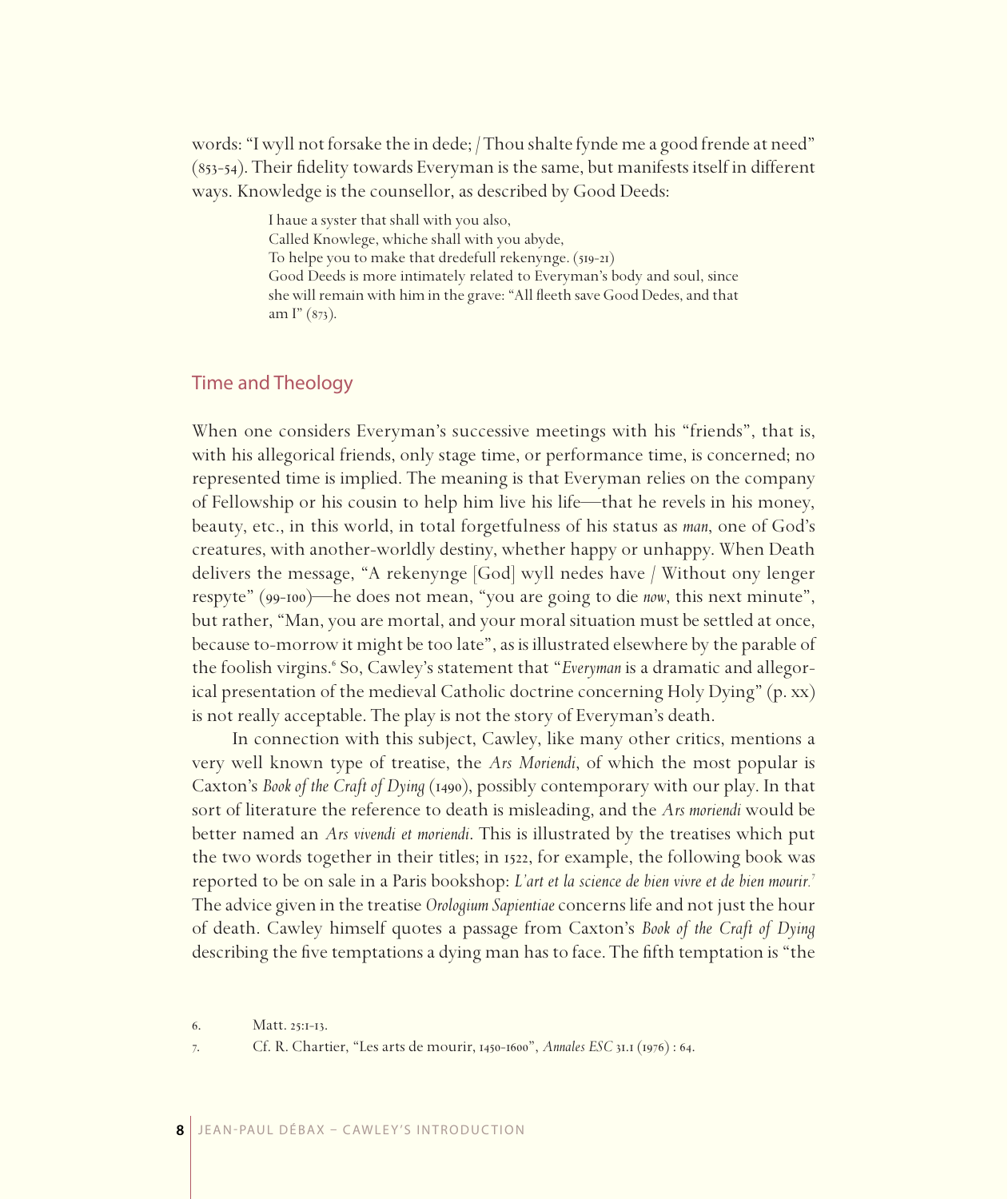over grete ocupacyon of outwarde thinges and temporall, as towarde his wyf his children & his frendes carnal / towarde his rychesses . . . " (cited by Cawley, p. xvi). But are the temptations described really temptations of the hour of our death or rather of one's whole life? In fact, the *Ars Moriendi* genre seems to have monopolized the whole of Christian teaching under an arresting, if slightly misleading, heading. One may note that in the *Craft of Dying* the conclusion stresses the impossibility of treating the moment of a man's death in isolation: "to every person that well and surly will die [it] is of necessity that he learn to die, or [i.e., ere] the death come and prevent him.

Critics seem to have found it hard to decide whether the play was about the life or the death of Everyman, and what was meant by the word pilgrimage and its synonyms. On several occasions Cawley is led astray by his impression that *Elckerlijk-Everyman* is telling a story. His first oversight concerns the *Castle of Perseverance*. Indeed, that play follows the course of man's life, but in a most allegoric and symbolical way, very different from the pedestrian linearity we find, for instance, in *Mundus et Infans*. In the *Castle of Perseverance*, Humanum Genus is not "narrowly saved", there is no "wrangling about man's soul", because Humanum Genus' death does not happen *before* the recourse to the Parliament of Heaven. Cawley is wrong to define his religious state by the two words "unhousel'd" and "unanel'd" (p. xxiii), which are borrowed from a play built on a chronological sequence: *Hamlet*.<sup>9</sup> True enough, in the *Castle of Perseverance*, there is a sort of ellipsis regarding the last reconciliation of Humanum Genus with the Deity, but we must assume from his last words that it has been achieved in our absence: "I putte me in Goddys mercy"." The Parliament of Heaven, which is a very felicitous choice as a solemn and impressive ending to a processional play like *The Castle of Perseverance*, is not contemporary with the Last Judgement. A Mystery Cycle, the *Ludus Coventriae,* very sensibly from a theological point of view, and very effectively from a dramatic one, situates this episode just before the Salutation and Conception, thus indicating that it is part of the divine plan for the Redemption of Mankind.

The other problem is raised by the numerous mentions of a journey, a pilgrimage or a voyage imposed on man by God at the beginning of the play. Let us note, first, that when God says, "I perceyue" (22), he is not breaking news. This

<sup>8.</sup> Ed. cit., p. 88.

<sup>.</sup> See William Shakespeare, *Hamlet*, ed. Harold Jenkins, The Arden Shakespeare, nd ser. (London: Methuen, 1982), I.v. 77.

<sup>.</sup> *The Castle of Perseverance, The Macro Plays*, ed. Mark Eccles, *EETS 262* (London: Oxford University for the EETS, 1969), l. 3007.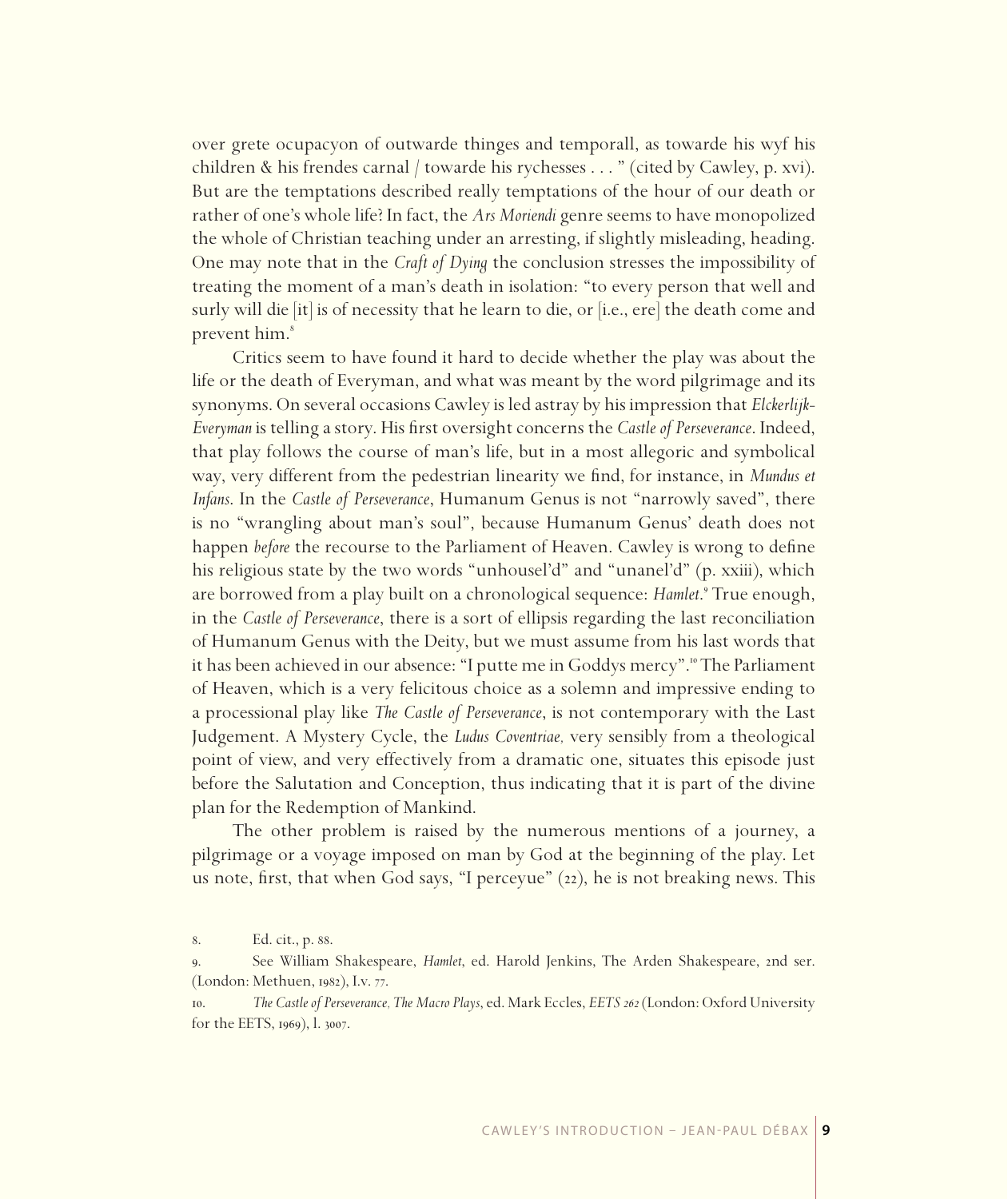sentence is spoken in the timeless eternity of the Empyrean: it is just the start of the play, not of the action represented. The pilgrimage to which man is called is a figure representing the essentially transitory nature of man's existence: "our lyues and endynge shewes / How transytory we be all daye"  $(5-6)$ ." The voyage is neither life in this world, nor the final jump into the murky darkness of the next, but rather the passage from a state of recklessness or ignorance of the duties of man towards the Deity, to an active awareness of his binding nature—what the Puritans called "conversion" (or "seeing the light") and the Catholics the "coming of Grace". Such a passage, and not physical death, is seen as the caesura between two opposed modes of existence; it does not belong to historical, but to theological time.

#### Conclusion

As I bring this essay to a close, I realize how much matter I have had to leave aside in this hasty commentary of Cawley's introduction, and I wish to mention two points, which would deserve more detailed consideration:

> 1) As a general remark on the play, Cawley writes: "*Everyman* is completely a product of the medieval world . . . untouched by either Renaissance or Reformation" (p. xix-xx). Clearly not! Medieval plays consider the problem of human salvation from a collective point of view, *Everyman* from a more individual one, under Protestant and mercantile influences.

> 2) The other point of disagreement is when Cawley claimes that the "friends" of the first half of the play "bear a strong resemblance to the Vice of the later moral plays" (p. xxi). I can state without hesitation that the Vice of the midcentury interludes of England has nothing to do with the above mentioned characters. Dutch plays have no Vice either, but, at a slightly later period, two *Sinnekens*, whose main role is to provide comedy.

Now, I will willingly agree with Cawley when he writes that *Everyman* "is not a typical morality as far as England is concerned" (p. xiv). One may add that, in its original form, it is not a typical morality as far as the Dutch tradition is concerned, either.

II. See also Heb. 13-14 : For we have here no abiding city, but we seek that which is to come".